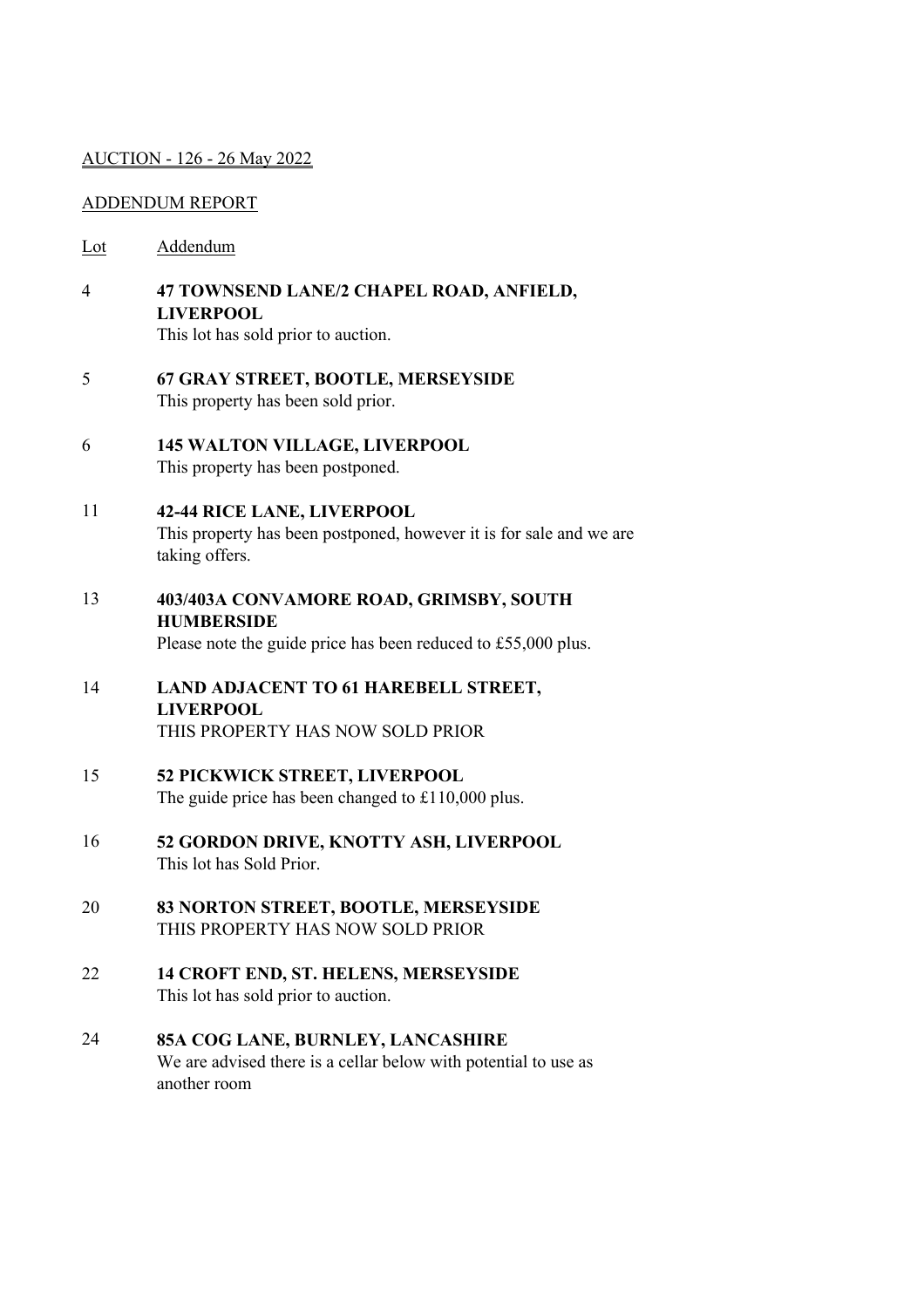| 25 | 9 WOOLTON ROAD, GARSTON, LIVERPOOL<br>Please note the guide price has been reduced to £230,000 plus                                                                                                                                                                                                                                                 |
|----|-----------------------------------------------------------------------------------------------------------------------------------------------------------------------------------------------------------------------------------------------------------------------------------------------------------------------------------------------------|
| 28 | <b>APARTMENT 1308, PARK CENTRAL, 11 JESSE HARTLEY</b><br>WAY.<br>This property has been sold prior                                                                                                                                                                                                                                                  |
| 33 | <b>4 NEWCOMBE STREET, LIVERPOOL</b><br>This property has been sold prior.                                                                                                                                                                                                                                                                           |
| 34 | 170 HEREFORD DRIVE, BOOTLE, MERSEYSIDE<br>THIS PROPERTY HAS NOW SOLD PRIOR                                                                                                                                                                                                                                                                          |
| 38 | <b>6 APRIL GROVE, LIVERPOOL</b><br>This lot has sold prior to auction.                                                                                                                                                                                                                                                                              |
| 41 | 69-71 STAFFORD STREET, STOKE-ON-TRENT<br>The guide price has been changed to $£270,000$ plus                                                                                                                                                                                                                                                        |
| 44 | FLATS 1 AND 2, 38 KREMLIN DRIVE, LIVERPOOL<br>The guide price has been reduced to £90,000                                                                                                                                                                                                                                                           |
| 46 | UNIT 70, ARTESIAN STUDIOS, JAMAICA STREET,<br><b>LIVERPOOL</b><br>Please note the tenant is due to move out at the end of June.                                                                                                                                                                                                                     |
| 47 | <b>1 CAMBRIDGE ROAD, BAMBER BRIDGE, PRESTON</b><br>Please note the guide price has been amended to £85,000 plus                                                                                                                                                                                                                                     |
| 51 | 373 WEST END ROAD, HAYDOCK, ST. HELENS,<br><b>MERSEYSIDE</b><br>Please note that room 1 is now let producing $£4,500$ per annum<br>bringing the total current income to $£8,100$ per annum. The vendor<br>advises us that the HMO licence has expired and the council have<br>advised it only needs to be renewed when the property is due to be at |
| 56 | full occupancy.<br>169 & 169A WESTMINSTER ROAD, LIVERPOOL                                                                                                                                                                                                                                                                                           |
| 61 | This property has been sold prior.<br><b>66 WINDSOR ROAD, TUEBROOK, LIVERPOOL</b>                                                                                                                                                                                                                                                                   |
|    | The property has been postponed until the July auction                                                                                                                                                                                                                                                                                              |

64 **89 WINDSOR ROAD, TUEBROOK, LIVERPOOL**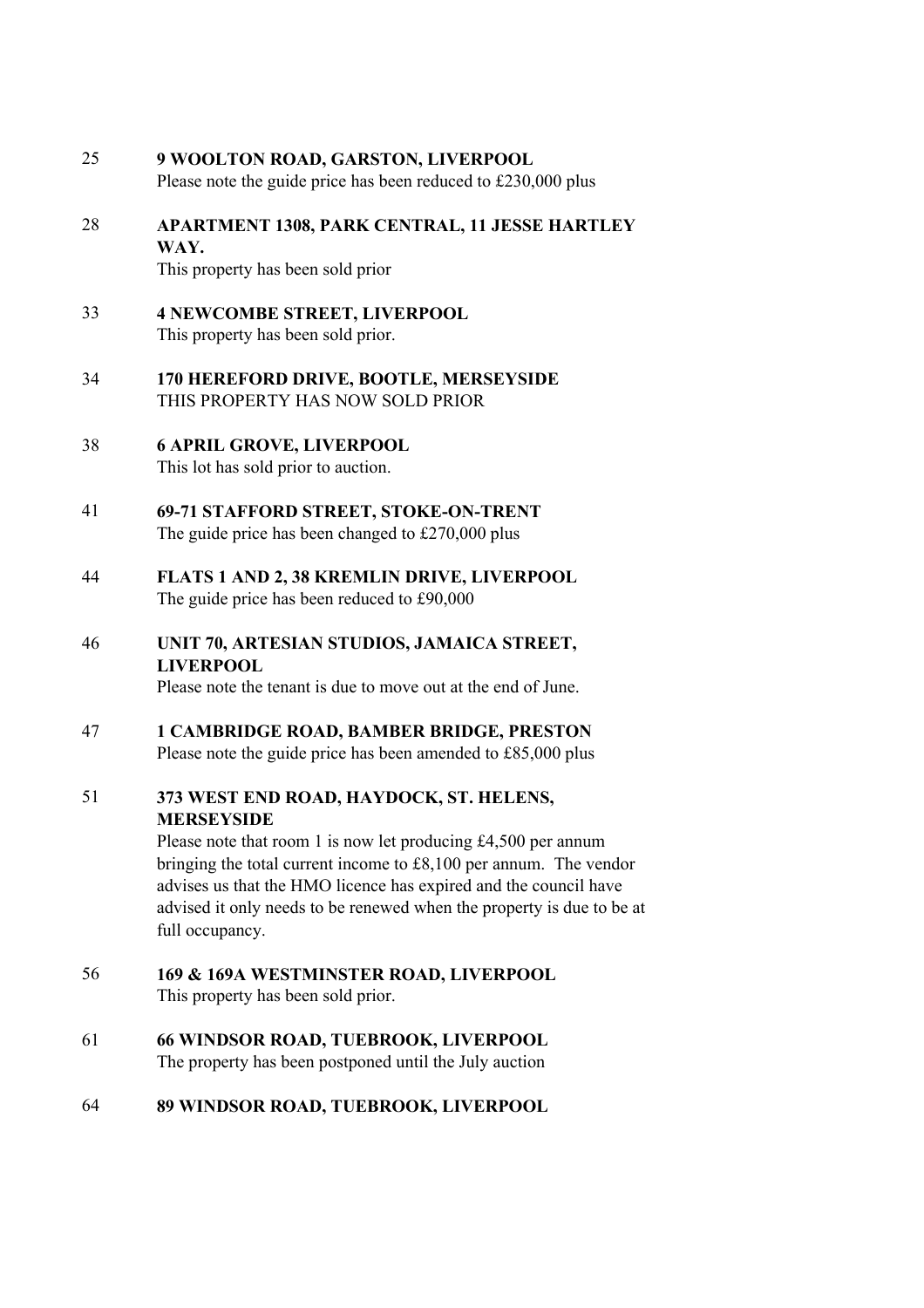This property has been sold prior

- 68 **17 JAMIESON ROAD, WAVERTREE, LIVERPOOL** This property has Sold Prior.
- 70 **321 CITY QUAY, ELLERMAN ROAD, LIVERPOOL** Please note the guide price has been reduced to £75,000 plus.

## 72 **FLAT 70, COOPERS COURT, CHURCH ROAD, LONDON**

Please note the guide price has been reduced to £260,000 plus.

- 74 **9 PRIMROSE COURT, HUYTON, LIVERPOOL** THIS PROPERTY HAS BEEN POSTPONED
- 75 **73 EATON ROAD NORTH, WEST DERBY, LIVERPOOL** This property has been sold prior.
- 78 **LODGE 28, WHITSAND BAY HOLIDAY PARK, MILLBROOK, CORNWALL** This Lot has been postponed.
- 79 **34 35 NANCHERROW TERRACE, ST. JUST, PENZANCE, CORNWALL** THIS PROPERTY HAS NOW SOLD PRIOR
- 81 **17 MERLIN HAVEN, WOTTON-UNDER-EDGE, GLOUCESTERSHIRE** This lot has been postponed.
- 82 **15 COINAGEHALL STREET, HELSTON, CORNWALL** Please note this property has been withdrawn.
- 86 **23 MARLBOROUGH STREET, PLYMOUTH** Flat 4 - EPC Rating - E
- 89 **FORMER PUBLIC CONVENIENCES, CALLINGTON ROAD, SALTASH, CORNWALL** THIS PROPERTY HAS NOW SOLD PRIOR
- 90 **3 CHILECITO VILLAS, FORE STREET, LELANT, ST. IVES, CORNWALL** Energy Efficiency Rating - E